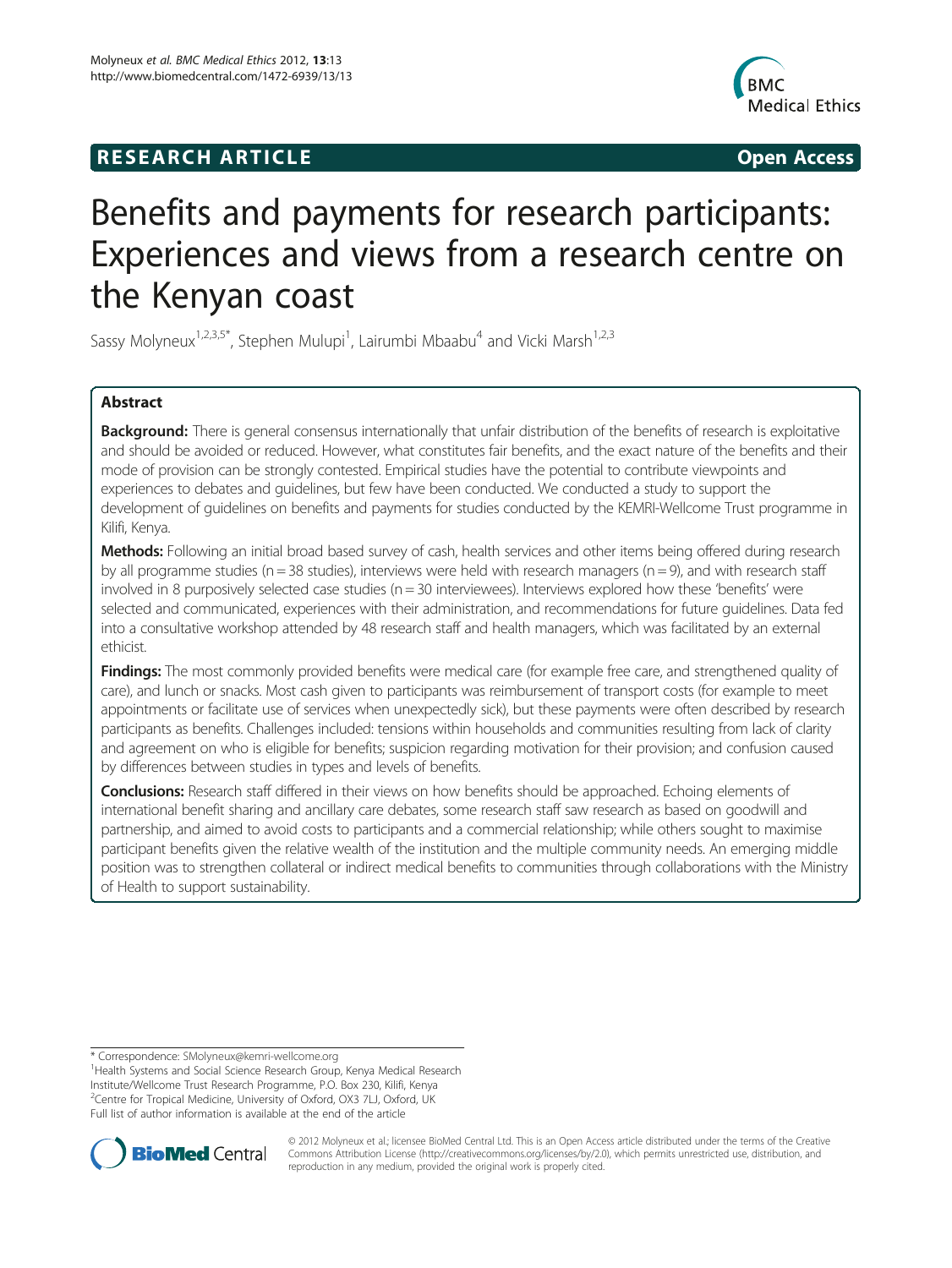#### Background

Debates on the ethics of international health and health research have shifted over the last twenty five years away from a focus on the relevance and value of informed consent, towards considering broader challenges such as the potential for exploitation in international research, the need to make research responsive to local needs of host communities, and the implications of research for international relations and law [[1,2\]](#page-13-0). This shift is related to growing recognition that focusing on the protection of research participants through reviewing research proposals before they begin is inadequate; that there is a need to look beyond the design of studies and to see how research is actually being conducted on the ground [[2\]](#page-13-0). The importance of social science studies for understanding the dilemmas that are faced and generated, and the ethical implications of how these are resolved, have begun to be highlighted [\[3](#page-13-0)]. Depending on their design, such studies can fall within the spectrum of approaches termed 'empirical ethics' [\[4,5](#page-13-0)], and may incorporate deliberative elements [\[6](#page-13-0)].

Within this general movement in ethical focus, there is consensus that unfair distribution of the benefits of research is exploitative and that - as a moral wrong - it should be minimised. One approach to doing this is to provide 'fair benefits' to participants and their communities [\[7,8](#page-13-0)]. There is still debate over what constitutes fair benefits, and over the appropriate balance in benefits between micro level issues of justice and broader social determinants of health at the macro level [[7](#page-13-0)–[13](#page-13-0)]. However, increasing benefits to participants and communities involved in research is widely agreed as one approach to minimize exploitation.

The fair benefits framework distinguishes between benefits from both the conduct and results of research, and between:

- *direct benefits* to those enrolled in the research (for example diagnostic tests, distribution of medications and evaluation services); and
- collateral or indirect benefits not targeted specifically at those involved in the research (for example providing antibiotics for respiratory infections, health service provision, digging of bore holes for clean water, or research capacity building) [[7](#page-13-0),[8](#page-13-0),[14](#page-13-0)]. Beneficiaries of collateral benefits might be research participants, other identifiable individuals such as family members, or the general community.

In considering fair benefits for research, a widely accepted ethical condition is that the research must pose few risks to individual participants, or the benefits to them should outweigh the risks [\[7](#page-13-0)]. Where potential risks outweigh benefits to participants, the social value of the research should justify the risks [[15,16\]](#page-13-0). It is also increasingly argued that the risk-benefit ratio for the communities within which the research is conducted should be favourable [\[15\]](#page-13-0). However, the exact nature of the benefits that can and should be provided for various studies in different settings, and their mode of provision, remain ill-defined and often strongly debated. The boundary between 'benefits' and obligations, for example with regards to ancillary-care in health, is also complex and contested [[17](#page-13-0)–[19](#page-13-0)], as will be returned to in the discussion of this paper.

The notion of undue inducement, and the paradoxical relationship with exploitation, has received particular attention in benefits debates. As Koen et al. [[20](#page-13-0)] have argued, inducement by itself can be ethically justifiable, even if it contributes to participants doing something that they might otherwise not have done. However inducement becomes 'undue' where an excessive offer distorts decision-making, leading to individuals participating against their better judgment. Also of concern with regards to inducement is the potential to disproportionately attract the poor, and the fabrication of information in order to access study benefits. The dilemma, raised by Macklin (1989) and summarized by Ballantyne is: 'offer participants too little and they are exploited, offer them too much and their participation may be un-duly induced' [\[21](#page-13-0)]; p 179. This paradox is particularly stark in international collaborative research, where research institutions and bodies may be relatively wealthy, operating in and among relatively low income settings and populations.

One specific form of benefit in research is payment of cash. Cash payments which reimburse or compensate for time and inconvenience are not considered benefits, and are widely accepted in international guidelines. For these forms of payment, the challenge is the limited amount of operational guidance to set appropriate payment levels. More controversial are cash payments as incentives to participate in research, or as appreciations for contributions to the research [\[20](#page-13-0)]. The specific additional concern about money as a benefit (beyond undue inducement) is the potential to commercialize an altruistic endeavor. Those in favour of financial payments argue that altruistic motives are not incompatible with receiving pay, that research has long been commercialized for other research stakeholders, and that participants are not only motivated by money [\[20](#page-13-0)]. A particular concern expressed informally in low income settings is that populations should not be deprived of potential payments simply because of their poverty as this leads to a double inequity: both poverty and inability to benefit financially.

Debates on benefits and payments in all low income settings are hampered by relatively little information on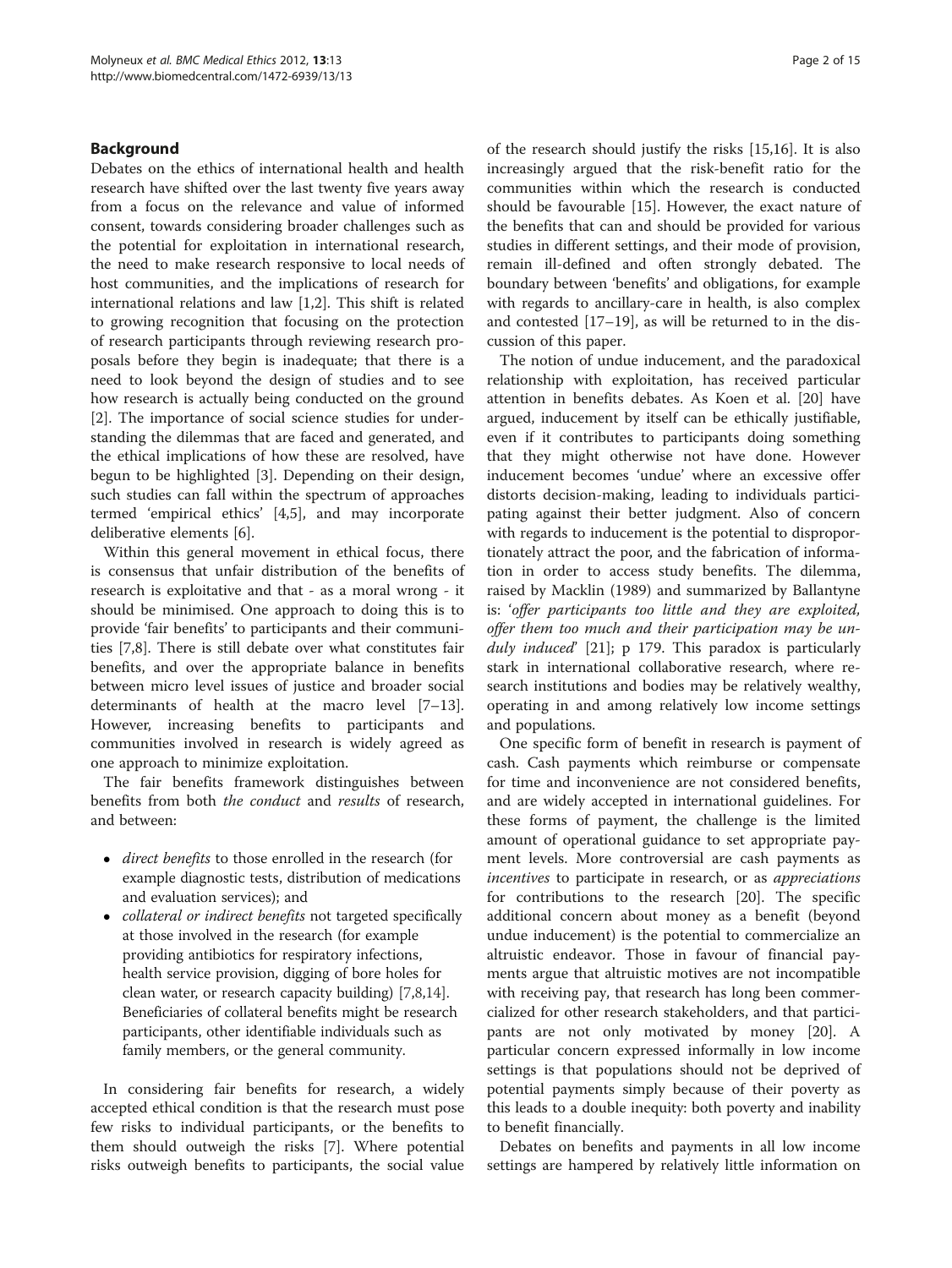what is currently happening on the ground, and on the range of stakeholders' views on current practice. An exception is work by Lairumbi et al. [\[22](#page-13-0)–[24\]](#page-13-0) which explores perceptions of, and experiences with, benefits among a diverse range of research stakeholders across Kenya. In this paper we present a separate but complementary set of data. We explore views and experiences with regards to benefits and payments from a diverse range of studies conducted by one large and long-term multi-disciplinary research programme in Kenya - the Kenya Medical Research Institute (KEMRI)-Wellcome Trust Research Programme in Kilifi - and consider the implications for institutional guidelines aimed at ensuring fair involvement of participants. We focus on the direct and collateral 'benefits' (all cash, health services and other items) offered to study participants and to community members over the course of the conduct of studies, as opposed to post study benefits, or aspirational benefits.

## Methods

#### KEMRI- Wellcome Trust Programme in Kilifi

The KEMRI-Wellcome Trust Programme is a collaboration between the KEMRI Centre for Geographical Medicine Research, Coast (CGMRC), and the Wellcome Trust, UK. KEMRI is a parastatal organisation under the Ministry of Health (MoH), with 10 research centres in Kenya, of which the CGMRC is one of the largest. The KEMRI-Wellcome Trust research programme (KEMRI/WT) was established in 1989. It has grown enormously over the last twenty years, now employing over 800 staff between sites in Nairobi and Kilifi, and conducting a wide range of interdisciplinary research including clinical, basic science, epidemiological and public heath aspects of major childhood and adult diseases of concern in Kenya. A core aim of the programme is strengthening regional capacity to conduct and lead internationally competitive research.

This paper focuses on work conducted in the largest of the two sites, Kilifi. Kilifi district is on the coast of Kenya, with residents primarily from the Mijikenda ethnic group. There are very high levels of poverty, and low levels of literacy across the district. As described in greater detail elsewhere [\[25\]](#page-13-0), a key feature of the Kilifi work has been its' deliberate development within a District Hospital, with much research being carried out in a "real world environment" serving a rural community. The research centre provides support to the hospital to ensure a good standard of care is available to those using the departments where research is conducted, regardless of their involvement in research. This is a form of collateral benefit to the general community as a result of the research programme having a long-term presence in the area, with the additional resources including medical and clinical officers, paediatric drugs and equipment and a paediatric intensive care ward.

Within the community, clinical services are supported at specific government health centres and dispensaries.

Every study carried out by the programme is scrutinised in advance by local and independent national and international scientific and ethical review committees. Over the last ten years, informed by social science research activities (see for example [[25](#page-13-0)–[29\]](#page-13-0)), both programme wide and study specific community engagement activities have been strengthened. For example a large network of KEMRI community representatives elected by community members has been established, and the amount and type of interactions between research staff and community leaders and 'ordinary' community members has been increased. Interactions have increased in communities and within the research programme and hospital.

The research presented in this paper was initiated out of an institutional interest in developing locally appropriate guidance on benefits and payments for the diverse range of studies conducted in Kilifi. From the outset, it was clear that relatively high risk studies – such as phase 1 and 2a trials - needed separate consideration with particularly careful scrutiny on benefits and payments by the Ethics Review Committee. These studies were therefore not discussed and are not included in the considerations outlined in the rest of this paper.

## **Mathods**

Data collection was in two main phases: an initial audit of current practice and experiences and views from front-line staff involved in distributing benefits; and a workshop involving a wide range of research staff and some MoH managers.

#### Audit of current practice

The audit involved an initial email survey followed by semistructured interviews with principal investigators and interface staff involved in eight purposively selected case studies. These data were supplemented by interviews with key informants expected to have relevant cross-study information.

#### Email survey

56 principal investigators leading active Kilifi based studies were contacted to identify studies that were still in recruitment, data collection, analysis or write-up stages. Semistructured questionnaires were filled for each of the 38 active (sub) studies identified (n = 24 PIs). The questionnaire for these studies covered: the nature of services, payments and other items ('benefits') offered to participants, the intended recipients of benefits, stage of study at which benefits are given, and any community benefits.

#### In-depth interviews

On the basis of the data gathered above, eight studies were purposefully selected as case studies. Selection was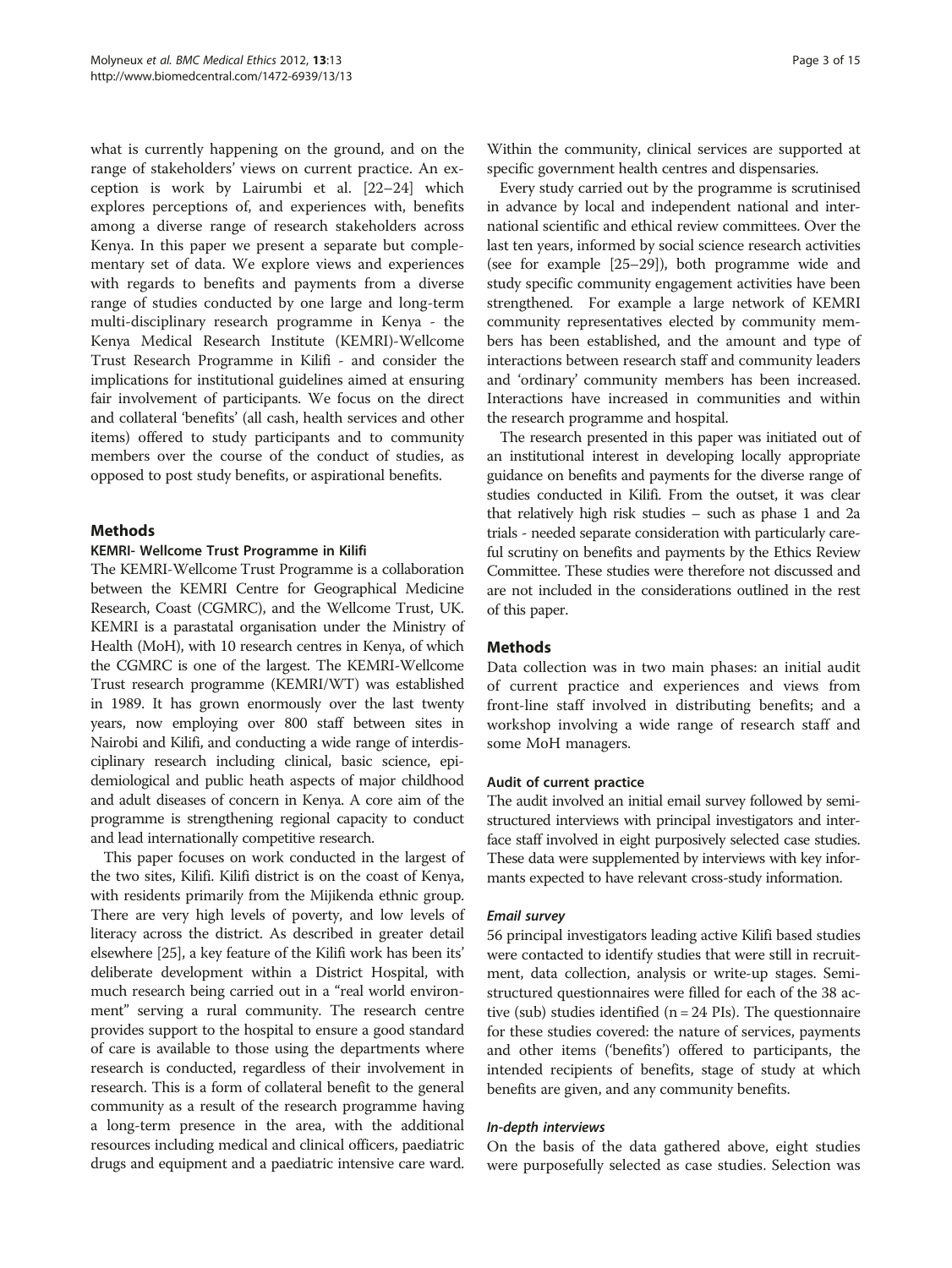based on maximising diversity among the case studies with regards to: duration of participant involvement; age and health status of study participants; whether studies were facility or community based; whether studies were based only in Coast Province or multi-centre international studies; level of risk in studies; and whether any money was given to participants. A summary of the case studies is presented in Table 1. Study PIs and/or their Project managers  $(n = 11)$  were individually interviewed while the fieldworkers of two studies  $(n = 19)$  participated in two FGDs. Interviews explored in more detail what benefits were given to whom and why, how benefits are communicated to participants and wider communities, and their experiences, views and recommendations with regards to benefits and payments.

Individual and group interviews covering similar topics were held with nine key staff members including community facilitators, the head of clinical trials, and the research coordinator based at a dispensary in the district where there has been significant research activity.

#### Table 1 Case study details

| Study                                        | Overall<br>duration | <b>Start date</b> | Study participant<br>duration | <b>Targeted</b><br>participants | Description of study                                                                                        | Study site                        |
|----------------------------------------------|---------------------|-------------------|-------------------------------|---------------------------------|-------------------------------------------------------------------------------------------------------------|-----------------------------------|
| <b>Perfusion study (PS)</b>                  | 2 years             | <b>July 2008</b>  | 2-6 months                    | 400 children                    | . A RCT, severely ill, admitted with<br>shock. Venous blood draws: admission,<br>8 hrs, 24 hrs& 48 hrs      | Hospital                          |
|                                              |                     |                   |                               |                                 | · Follow up (f/up) day 28/60 after<br>discharge                                                             |                                   |
| <b>TB</b> study                              | 2 years             | Sep 2009          | 6 months                      | 1500 children                   | · Severely ill, inpatient children with<br>suspected TB. All children managed<br>using WHO standards.       | Hospital                          |
|                                              |                     |                   |                               |                                 | · Venous blood samples taken; 1 or 2<br>f/ups decided upon by clinician                                     |                                   |
| <b>Respiratory infections</b><br>I (RSV I)   | 4 months            | Jan 2009          | Approx 20-30mins              | 400 children                    | · Study to evaluate nasopharyngeal<br>sampling tool                                                         | Community<br><b>Health Centre</b> |
|                                              |                     |                   |                               |                                 | · Nasal samples collected using swabs/<br>nasal wash                                                        |                                   |
| <b>Malaria Vaccine (MV)</b>                  | 3 years             | Jan 2009          | 3 years                       | 1000 children                   | . A large Multicenter Vaccine trial. Trial<br>vaccines injected 3 different times; 5<br>venous blood draws. | Community                         |
|                                              |                     |                   |                               |                                 | • F/ups at homes every 6 days after<br>injections; monthly follow up between<br>injections                  |                                   |
| <b>Immunology</b><br>(Immuno)                | 5 years             | 2006              | 5 years                       | 5000 children                   | · Cohort study of natural malaria<br>immunity in children, recruited at birth                               | Community                         |
|                                              |                     |                   |                               |                                 | . 1 annual blood draw but a 5 ml<br>sample at any fever event                                               |                                   |
|                                              |                     |                   |                               |                                 | Weekly f/up visits at homes by FWs.                                                                         |                                   |
| <b>Respiratory Infections</b><br>II (RSV II) | 4 months            | Oct 2009          | 4 months                      | 50 household<br>members         | . A study to identify pattern of<br>infection                                                               | Community                         |
|                                              |                     |                   |                               |                                 | · Children who were born in previous<br>epidemic and have elder sibling                                     |                                   |
|                                              |                     |                   |                               |                                 | • Nasal swabbing twice a week at<br>participants' homes; saliva samples<br>once a week                      |                                   |
| HIV study (HIV)                              | 10 years            | 2006              | $>2$ years                    | 30                              | • Men who have sex with men (MSM),<br>enrolled in a longitudinal observational<br>HIV study.                | Community                         |
|                                              |                     |                   |                               |                                 | · F/ups: weekly-month 1, Bi-weekly-<br>month 2, then monthly for minimum<br>2 years                         |                                   |
|                                              |                     |                   |                               |                                 | .50 ml blood drawn per f/up                                                                                 |                                   |
| Verbal autopsy (VA)                          | $>2$ years          | <b>July 2008</b>  | 30-45 mins                    | 1000 p.a.                       | · Relatives of deceased persons<br>interviewed (30-45mins)                                                  | Community                         |
|                                              |                     |                   |                               |                                 | Interviews done at participants' homes                                                                      |                                   |

Key informant interviews (KIs)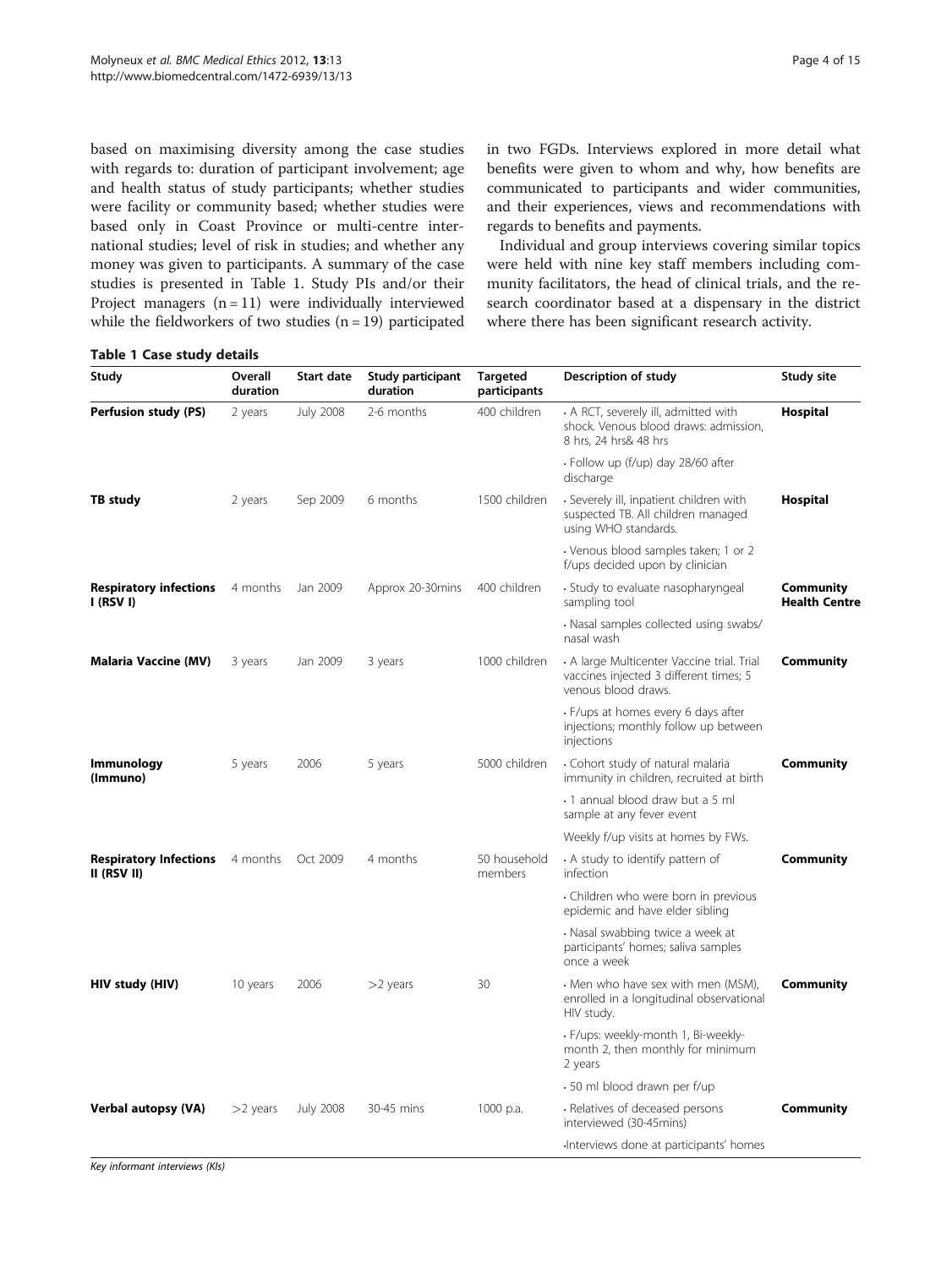# Consultative workshop

On the  $15<sup>th</sup>$  of December 2009, a workshop to discuss current and future policies and practices around payments and benefits to research participants and communities for KEMRI/WT studies was held in Kilifi. 48 people attended the workshop, representing different cadres of staff at the research centre, including senior and mid-career scientists, research officers, community liaison staff, field workers, doctors and nurses. Non-KEMRI participants included the District Medical Officer (DMO) and nursing officers representing Kilifi District Hospital. Professor Mike Michael Parker, a bioethicist and Director of the Ethox Centre at Oxford University, UK, facilitated the planning of the workshop and the final plenary discussion.

Given that an important objective of the workshop was to propose approaches to payments and benefits for different types of research in Kilifi, the workshop included : 1) presentation of a review of relevant literature and the findings of the above audit; 2) six small group discussions bringing together staff with similar experience on appropriate individual and community benefits for a series of hypothetical studies designed on the basis of the audit (Table 2); and 3) a final plenary session where issues raised in the small groups were discussed in more detail. For the small group discussions, topics allocated to specific groups to discuss in more detail in relation to each scenario outlined in Table 2 were:

- Compensation for travel: Groups 1 and 2: field staff and community facilitators
- Medical benefits to participants: Groups 3 and 4: research assistants and medical staff
- Collateral benefits to communities: Groups 5 and 6: senior researchers and MoH managers

In each case, the specific areas of interest for discussion about each type of study were: should this benefit be given, and if so what specifically should be given, how and to whom? Groups were also asked to consider whether there should be any flexibility and how would this be managed.

Following the workshop, a draft report was circulated to all participants for their comments and inputs, and issues documented as needing further resolution taken up by a small group consisting of two experienced community facilitators in the research programme (who are local residents, including the community liaison manager), a clinical trials manager (who is also a clinician), and two social scientists (SM and VM).

#### Data management and analysis

All audit interviews were audio-recorded and transcribed verbatim shortly thereafter. Three authors independently identified key themes, and following discussion agreed on themes to group key data. Summaries of data were used to develop the ideas and discussion guides for the workshop. At the workshop, notes were made by specially allocated note takers from both the small group and plenary discussions. These notes were drawn upon by the same three researchers to highlight areas of agreement, and areas of debate and disagreement requiring further discussion or research by the small group formed to take forwards discussions and agreements post workshop.

#### Findings

In this section we bring together the data from the audit and the workshop, to illustrate what is happening on the ground in Kilifi regarding each major form of benefit or payment, including challenges and negative impacts, and views on what should happen. Following an overview of

| Task 1: When is compensation due? (All groups)                                                                                                                                                                               | Task 2: Scenarios (one per group)                                                                                                                                                                                                                                                                                                                                                                                                                                                                                                                                     |  |  |  |  |
|------------------------------------------------------------------------------------------------------------------------------------------------------------------------------------------------------------------------------|-----------------------------------------------------------------------------------------------------------------------------------------------------------------------------------------------------------------------------------------------------------------------------------------------------------------------------------------------------------------------------------------------------------------------------------------------------------------------------------------------------------------------------------------------------------------------|--|--|--|--|
| 'It is often said that research should try to balance benefits                                                                                                                                                               | 1: In depth interviews about health beliefs taking at least 2 hours                                                                                                                                                                                                                                                                                                                                                                                                                                                                                                   |  |  |  |  |
| and costs/risks to participants such that they are not made<br>worse off by participation, including that they do not<br>spend their own money, use their own time or experience                                             | 2: Interview taking 30-45 mins with mother and finger prick blood sample from a<br>well infant on one occasion only                                                                                                                                                                                                                                                                                                                                                                                                                                                   |  |  |  |  |
| inconvenience that they would not otherwise have. Do<br>you agree with this? Why or why not? If you agree, how<br>much cost or inconvenience requires some kind of<br>compensation? For each of the four research situations | 3: Vaccine study. In addition to screening and vaccination visits, intervention and<br>control groups are asked to attend for follow up visits 6 times over 2 months<br>following vaccination then 6 monthly for 2 years. Free medical care for acute<br>intercurrent illnesses is provided for study children 2 years.                                                                                                                                                                                                                                               |  |  |  |  |
| below, discuss the following issues:<br>-Is any compensation due? Why or why not? What would<br>make a difference to your views on whether compensation<br>is due?                                                           | 4: Clinical trial. A study on KEMRI ward of a particular type of treatment for severely<br>ill children. After discharge, the child should be brought back for follow up once to<br>KEMRI OPD where a single small venous blood sample will be taken and any health<br>issues the child has will be addressed.                                                                                                                                                                                                                                                        |  |  |  |  |
| -If yes, broadly what type of compensation should this be?                                                                                                                                                                   | 5: Field study with well children. A study where a group 200 children under 5 years<br>in the same area will be followed up for 5 years to assess development of<br>immunity to malaria. Children are visited weekly to check for fevers, medical care is<br>provided free at the nearest health dispensary for all acute intercurrent illnesses for<br>study children and once a year a venous sample is taken. If children become<br>unwell during the study and cannot be managed at the dispensary, they will be<br>asked to travel to KDH for further treatment. |  |  |  |  |

# Table 2 Tasks and hypothetical cases for groups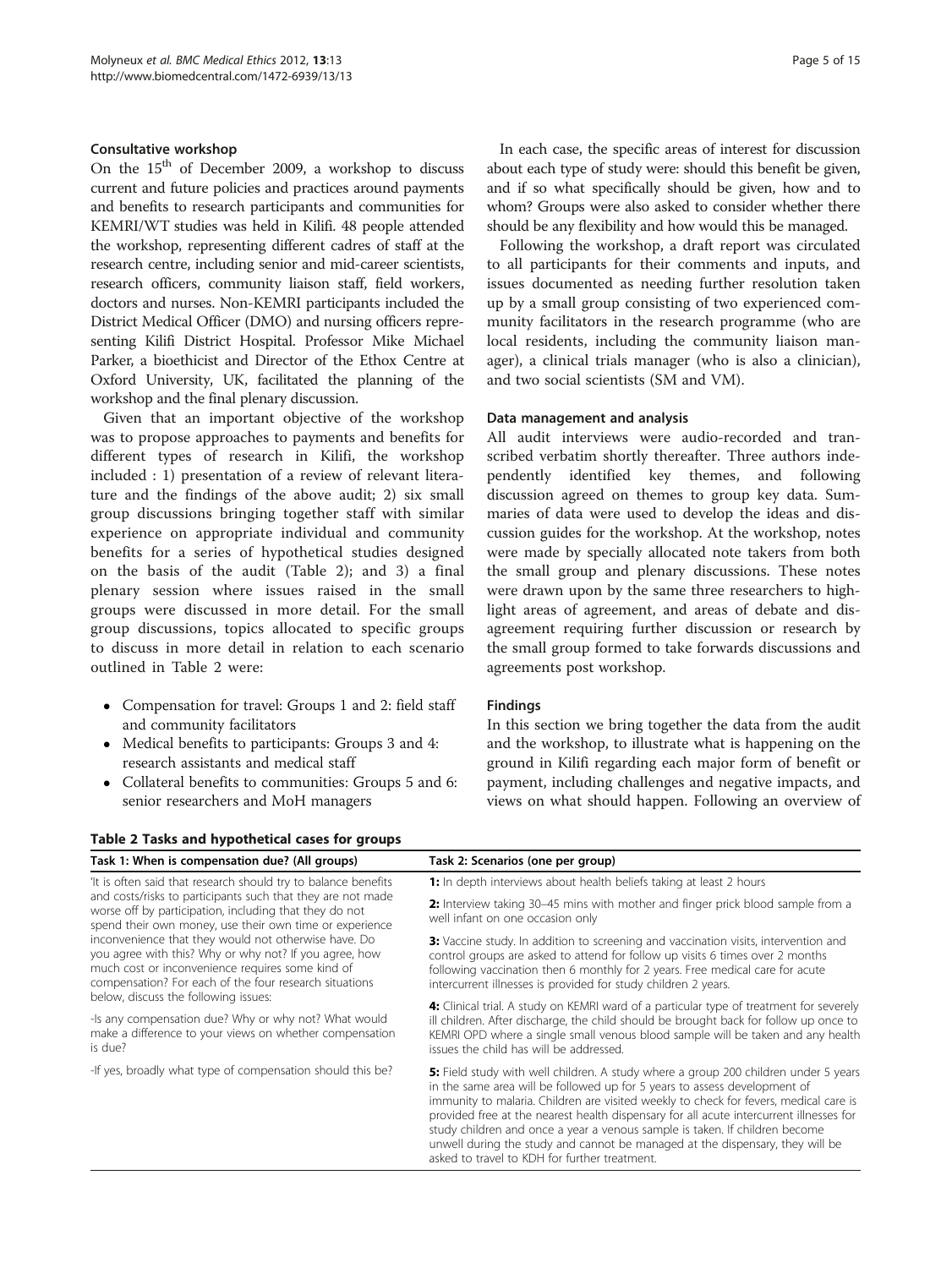types and levels of benefits across all studies, we look in turn at experiences with: medical benefits, travel costs, other benefits and compensation for time. The crosscutting issues relevant to developing guidelines, including the importance of community level collateral benefits in low income settings, and the need for flexibility and careful consideration of communication issues in policies and procedures, are highlighted in the discussion.

#### Types and levels of benefits offered

From reported data in the audit, with the exception of the verbal autopsy study, which involved a 30–45 minute interview only with adults in their homes, all studies offered some form of benefit or payment to participants. Table [3](#page-6-0) shows the benefits and payments given by the seven studies, illustrating not only the diverse range, but also the centrality of direct and collateral medical benefits, and the reimbursement of travel expenses. Other types of benefits included provision of food for individuals, and other small gifts such as books and pens. In general, the levels of collateral benefits for individuals increased with studies seeking to involve participants for longer, and where an (experimental) intervention was involved. For example the benefits for individuals in the malaria vaccine study (MV) and the Immunology study (Immuno) were greater than that of the TB study or the RSV study.

Overall the workshop discussions on the scenarios supported the general trend of more benefits for longerterm/higher risk studies. There was a clear overall agreement that participants should not be made worse off by their participation in any research. It was felt that if the short and low risk activities illustrated in scenarios 1 and 2 in Box 1 had no costs – direct or hidden – it was appropriate not to offer any benefit or payment beyond an appeal to aspirational benefits, and showing common courtesy through for example providing refreshments and research findings, where appropriate. An area of debate (discussed in more detail below) was how much time needs compensation, and what kind of compensation is appropriate for that time. The recommended range of collateral benefits for scenarios 3 and 5, both of which require repeated interactions with well children, were relatively high, to compensate for the relatively large amount of time involved in these studies, and to minimize drop-outs and monitor health. Beyond the payment of direct costs and showing common courtesy, the main benefits considered to be appropriate were diagnosing, treating and referring study children, and providing community benefits such as strengthened dispensary services. The debate (also discussed in greater detail below) was on whether siblings and parents can access health care benefits, and how this is balanced by strengthening community benefits. In scenario 4, there

were considered to be significant direct benefits built into the trial design, and significant community benefits as part of wider support to the hospital, and some concern that continuing to increase the collateral benefits to participants might compromise voluntariness in informed consent.

# Experiences with regards to specific benefits, payment and other items

## Medical benefits

There was a general perception that medical services are often the most appropriate form of benefit given that health care is close to our area of interest and expertise, and that this form of benefit minimizes the move towards a commercialization of the research encounter. All of the seven studies offering benefits provided some form of direct medical benefit to study participants (Table [3](#page-6-0)), with details of the package depending on the study. In addition to free treatment of the disease or problem of interest (for example clinical shock, TB, malaria, RSV, or HIV), study participants usually received free consultation and treatment for other minor or acute illnesses over the course of the study, including out of hours, and in some cases (e.g. PS) without queueing? Other treatment included in most studies were referral of more complex or chronic illnesses identified over the course of the study to other government facilities, including vehicles or transport to the referral facility (PS), costs of doing diagnostic tests e.g. X-rays (HIV) and medical fees (Immuno, MV).

All studies included collateral medical benefits to nonparticipants through for example strengthening of the general services of a facility for all patients with a similar problem. Specific support offered included improved laboratory facilities for TB tests (TB); provision of emergency care training for all intensive care ward medical staff (PS), provision of weighing scales, haemacue machines, i-STAT, and thermometers (PS); and provision of medical staff and refurbishment of existing health facilities (MV).

The audit and workshop group discussions highlighted several challenges related to medical benefits in studies. One set of concerns was how much of a benefit individuals actually get from a specific study beyond standard of care. The first challenge is that the standard of care in the paediatric wards is already high relative to other district hospitals as a result of programme wide support (see background); support that is described by some senior researchers both as a collateral benefit and as a necessity for researchers to feel comfortable to conduct research in an area with so many unmet health needs, and to minimise inducement. The overlaps between standards of care, collateral benefits and study requirements were illustrated in an interview:

We took that approach right from the beginning that we would just first set up a platform for TB diagnosis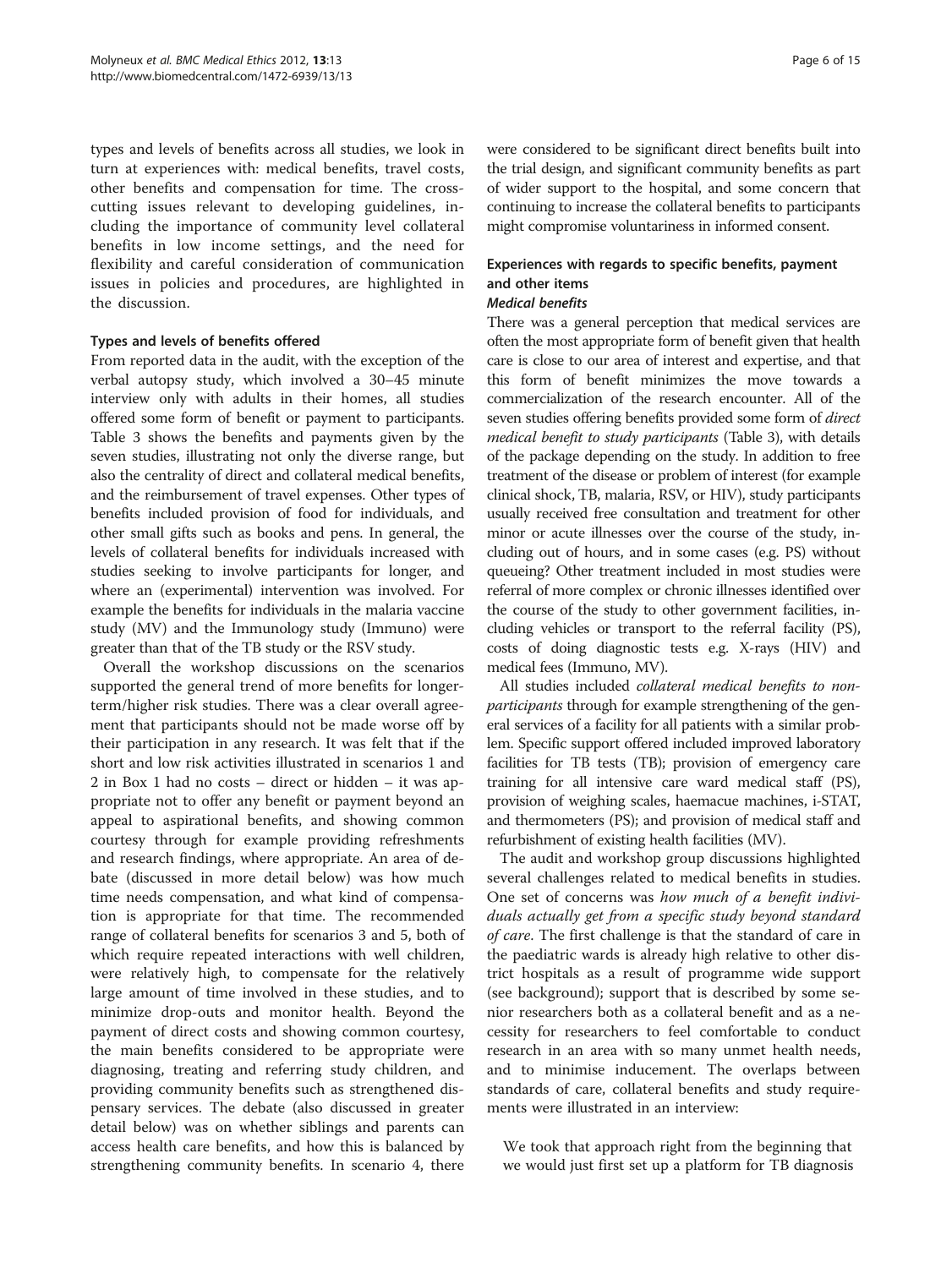| Study                          | Direct medical benefits for<br>study participants                                                                                 | <b>Collateral medical benefits</b>                                                                        | <b>Transport/fares</b>                                                                             | <b>Other benefits</b>                                                         |
|--------------------------------|-----------------------------------------------------------------------------------------------------------------------------------|-----------------------------------------------------------------------------------------------------------|----------------------------------------------------------------------------------------------------|-------------------------------------------------------------------------------|
| <b>Perfusion study</b><br>(PS) | . Hourly monitoring of patient,<br>potentially leading to more<br>prompt identification and<br>treatment of other acute illnesses | · Additional emergency and triage<br>training (ETAT) for all study staff<br>on high dependency unit (HDU) | · Fare for follow-up on<br>days 28 and 60 after<br>discharge                                       | · 100\$ shillings for lunch<br>on days 28 and 60 day<br>follow-up visits      |
|                                | · Participants do not queue at<br>hospital when sick between<br>follow-ups                                                        | Lab and clinical equipment<br>support to health facilities                                                |                                                                                                    |                                                                               |
|                                | · Potentially more rapid referral<br>to provincial referral hospital                                                              |                                                                                                           |                                                                                                    |                                                                               |
| <b>TB</b> study                | Free management of TB,<br>contact-tracing and<br>management of infected adults                                                    | · Enhancing diagnostic and<br>laboratory capacity of clinic                                               | . Fare for follow up as<br>determined by clinicians                                                | · None                                                                        |
| <b>Malaria Vaccine</b><br>(MV) | · Free treatment of all acute<br>infections including payment<br>of hospital bills                                                | . Physical upgrading of<br>dispensaries in which trial is<br>taking place, and laboratory                 | · Fares or lifts in KEMRI<br>cars to hospital for<br>medical care                                  | · Refurbishment<br>of facilities                                              |
|                                | · Regular screening of children<br>for anaemia, de-worming                                                                        | clinical support including<br>provision of vaccines where<br>necessary                                    | . KEMRI cars also help in<br>times of emergencies                                                  |                                                                               |
|                                | · Referral of chronic illnesses<br>and those that cannot be<br>handled at the facility                                            | · Resuscitation equipment for use<br>by all dispensary patients                                           |                                                                                                    |                                                                               |
|                                | · Uninterrupted access to EPI &<br>rabies vaccines, and Hep B<br>even in cases of MOH stock-<br>outs                              | · Study personnel man facility<br>when MOH staff are away                                                 |                                                                                                    |                                                                               |
| <b>Immunology</b><br>(Immuno)  | · Weekly testing of children for<br>fevers                                                                                        | · Study personnel man facility<br>when MOH staff are away                                                 | . KEMRI cars or taxis sent<br>to take sick participants<br>to hospital (day/night<br>respectively) | Milk, bread for children<br>during annual bleeds.                             |
|                                | Prompt, timely treatment of<br>all acute illnesses                                                                                | • Disease surveillance for the<br>Ministry of Health                                                      |                                                                                                    | • Notebooks and pens<br>for the children                                      |
|                                | · Referral of chronic cases to<br>government facilities                                                                           |                                                                                                           |                                                                                                    |                                                                               |
| RSV <sub>1</sub>               | · Free treatment of all acute<br>infections                                                                                       | Lab and clinical equipment<br>support to health facilities                                                | · N/A (participants came<br>to facility for own                                                    | · Sweets for children                                                         |
|                                |                                                                                                                                   | . Antibiotics and gloves supply for<br>community facilities                                               | reasons)                                                                                           |                                                                               |
|                                |                                                                                                                                   | • Disease surveillance for the<br>Ministry of Health                                                      |                                                                                                    |                                                                               |
| RSV <sub>2</sub>               | · Free examinations, medical<br>treatment of all acute<br>infections                                                              |                                                                                                           | . Fares to hospital for<br>treatment                                                               | · None                                                                        |
|                                | . All medical bills settled by the<br>study                                                                                       |                                                                                                           |                                                                                                    |                                                                               |
| HIV                            | · Free screening & treatment<br>for STI's, HIV tests even in the<br>absence of symptoms                                           | Access to services without<br>stigma as a result of careful<br>training of all staff                      | $.600$ (\$1.30) shillings fares<br>provided at a flat rate                                         | · Free lubricants<br>· Food tickets for those<br>on ARVs and the very<br>poor |
|                                | . ART started at earliest possible<br>time                                                                                        |                                                                                                           |                                                                                                    |                                                                               |
|                                | . HIV disease monitoring and<br>support counselling                                                                               |                                                                                                           |                                                                                                    |                                                                               |
|                                | · Free condoms and Hep B<br>vaccines                                                                                              | · Provision of vaccines e.g. rabies<br>and Hep B                                                          |                                                                                                    |                                                                               |

## <span id="page-6-0"></span>Table 3 Benefits provided by specific studies (beyond standard of care locally)

in Kilifi hospital and which is fundamental to doing the study, but also pretty fundamental to the care for children so we set up this platform and we have made it part of standard of care for children with [...] so

any child who is referred with suspected TB or is admitted with symptoms and signs consistent with suspected TB gets worked up for TB (IDI No. 1, Researcher).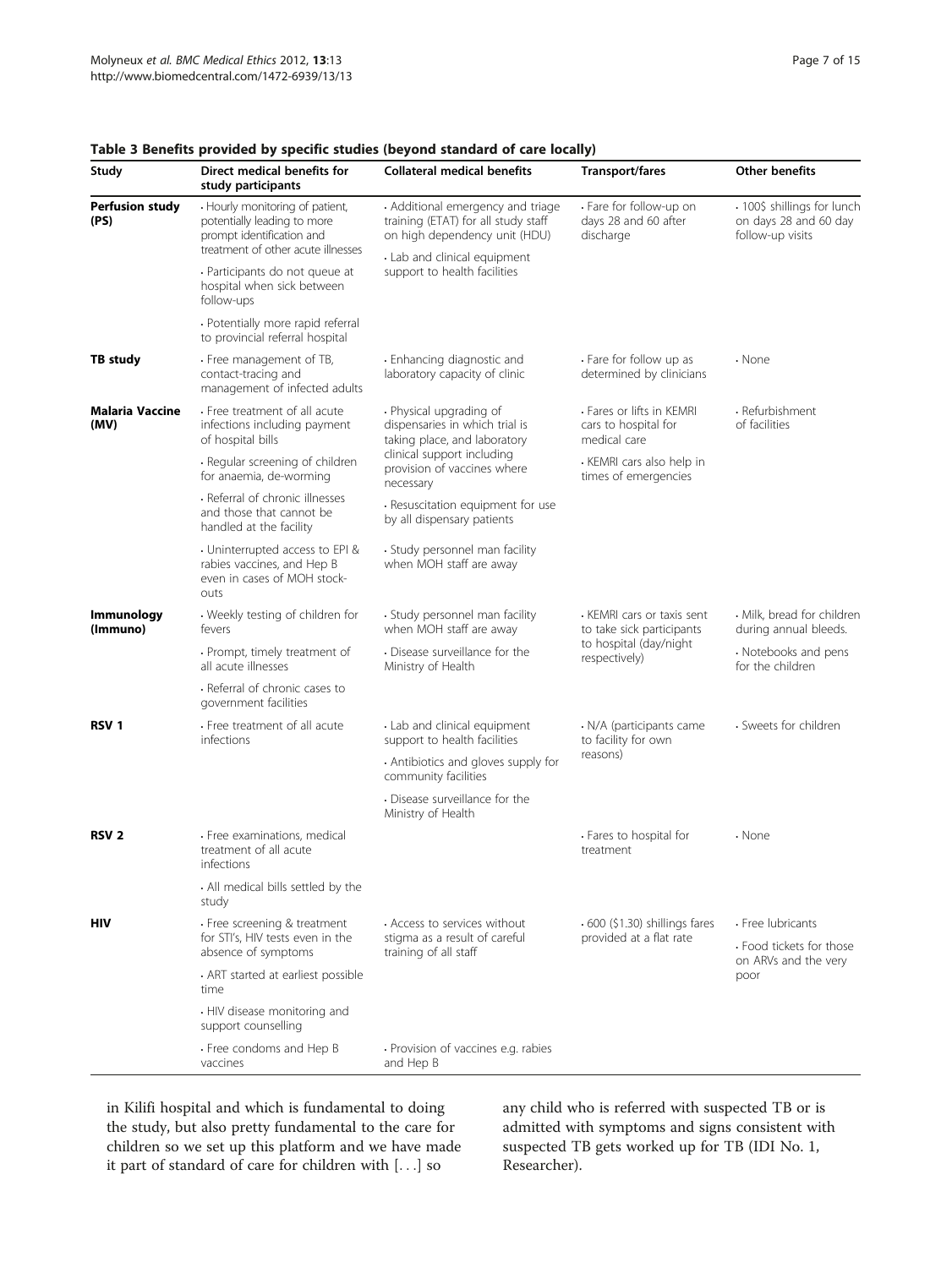Despite the relatively high standard of care, sometimes contributed to by individual studies, it was argued that studies often do involve greater observation and investigation in study children, and that this can lead to improved diagnosis and care even within a relatively well equipped ward.

The second challenge is that while researchers describe free treatment as a benefit, there are national policies for exemption of charges for all children aged less than five years. Nevertheless, it was recognised that across the country there is relatively little adherence to exemption policies [\[30](#page-14-0),[31\]](#page-14-0), and therefore that free care remains a significant benefit. When combined with transport, or reimbursed fares (discussed next), the medical benefits were therefore felt to be quite significant especially for the scenarios 3, 4 and 5. PIs working on similar studies reported that non-participants regularly asked to join studies, illustrating that benefits are valued.

Another set of concerns related to medical benefits concerned who is eligible and where they can seek treatment from. Regarding the former, the challenge was what to do if parents brought other sick family members for free treatment, or even their neighbour's children. Interface staff who were approached by individuals not formally eligible for this benefit sometimes found it difficult to refuse a needy case, but were also concerned that providing care would start a precedent for other families and studies. The dilemma could be particularly difficult for members of the index child's family, with families reportedly commenting that research can introduce unfairness within households, and for example accusations that researchers are interested in the child but not the person who gave birth to him/her:

In case a parent has been involved in an accident and it is a parent to a study child, the vehicle cannot be offered....they [community members] tell us, "mtoto hakujizaa mwenyewe, alizaliwa na mimi" [this child didn't give birth to him/herself, I gave birth to him] (FGD no 1; fieldworkers)

Some study clinicians reported that attending quickly to study children while referring their sick sibling to a long hospital queue felt wrong, and that they would sometimes treat the sibling out of compassion (KI) even where study policy did not support this action. Others would diagnose the non-participants' problem and then refer them to the hospital pharmacy to buy drugs; thereby at least saving the parent queuing time. But this was difficult where the parent had no money to buy prescribed drugs. Staff described such dilemmas, and having to stick to standard operating procedures (SOPs) set by people who were not present, as incredibly stressful:

Even we FWs sometimes hurt inside...you may see me growing thin and yet it is stress from the job (laughter)...you are having this enormous burden all on you...(FGD no 1; fieldworkers)

These challenges were exacerbated by some studies being more inclusive and flexible with regards to assistance of other family members than others. While this would be expected with such different studies, there appeared to be both a lack of standardisation across very similar studies, and problems in communicating clearly about these differences. Related challenges were confusion and sometimes irritation regarding the timing of medical benefits; in some cases participants can receive free treatment at any point over the course of the study (MV), in others it is only when they come back for a specific follow up visit (e.g. PS; TB). The latter can feel short changed, and may be taunted by others:

...they [non-participants] would tell the participants that, "look, it is only when KEMRI needs to draw blood from your child, that they send you vehicles, but when your child is sick, you trek to hospital just like the rest of us"... (FGD no 1; fieldworkers)

This phenomenon of local interpretation of perceived differences in benefits between studies leading to confusion and tensions was general to all types of benefits, as discussed more below. One outcome was potential refusal to participate in studies with less tangible benefits:

[we get told] "No, you are not coming to this house to ask any questions... you take everything [benefits] to the other homes and here you only come to ask questions....No, go to that house... that is your house...(FGD no 2; community facilitators)

some would say that, "we are not in the project but we are also seen by the KEMRI doctors (it doesn't matter that you are seen first)...and we also get lifts-just like you...but only you struggle in the project"... (FGD no 1; fieldworkers)

At the workshop it was felt that for longer term studies, medical benefits provided should be greater than for short term studies, and that these medical benefits should be extended to participant siblings and other family members wherever possible, not least to help strengthen the relationship with participant families and help ensure retention. There was agreement that overall, support to siblings should at least ensure that the benefits to individuals are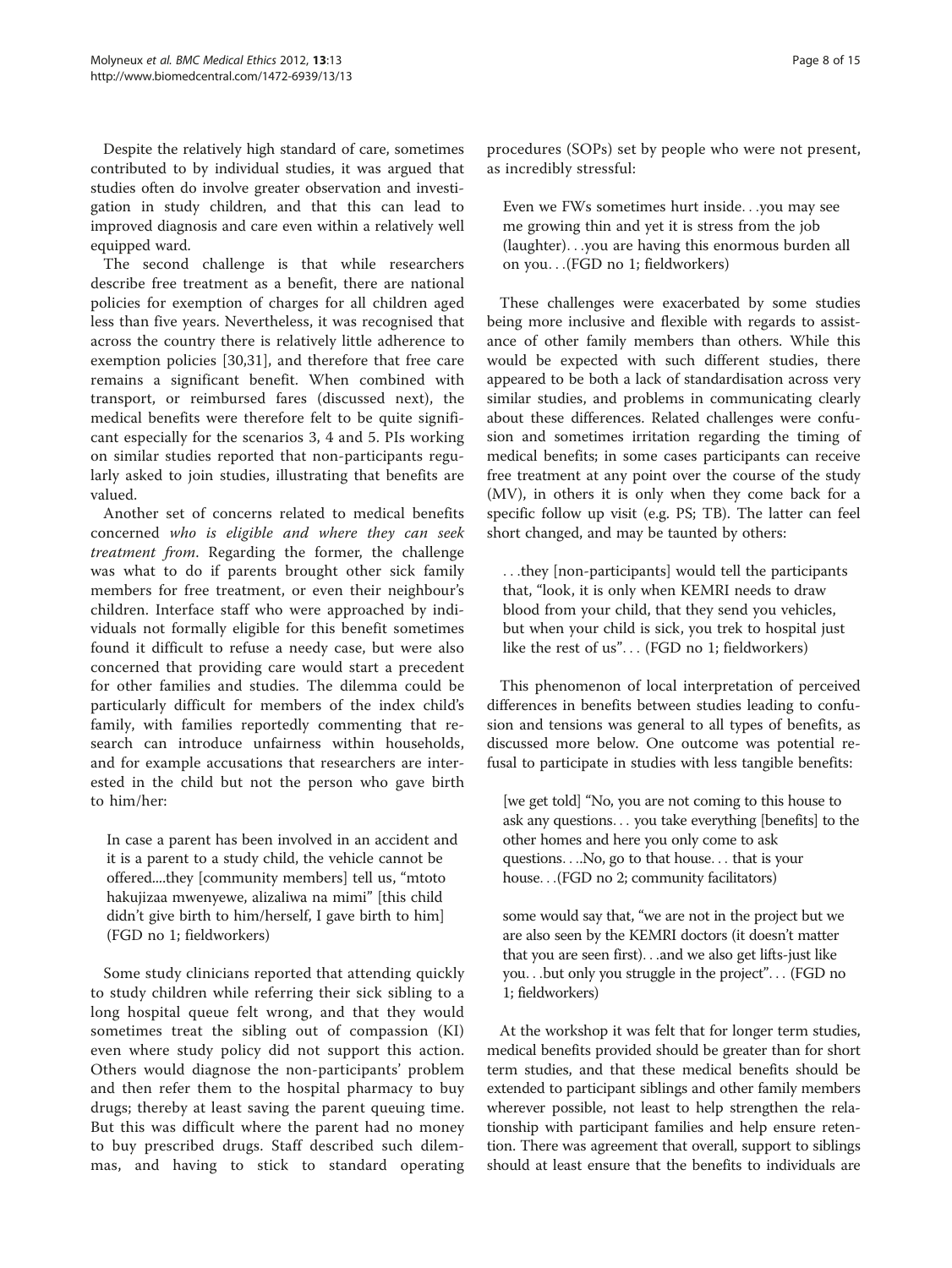not lost through for example a sibling having to queue for care, and that with referrals to other facilities, all costs for the first visit including treatment should be covered. With regards to inter-current illnesses experienced by participants between planned visits in longitudinal studies, for example following discharge from the district hospital, there was a general agreement that these should not be paid for, because there are already significant benefits built into studies, and a requirement for this support would be impossible for many studies.

#### Travel costs

All of the seven studies aimed to ensure that patients did not incur any travel costs (Table [3](#page-6-0)). Travel costs were therefore either avoided (for example by organising research centre transport to collect people from their homes to facilities; MV study) or refunded. In general, costs were not met for travel that would have happened in the absence of the study. For example fares were not refunded for participants in the TB or RSV studies for their first visit to the hospital, because this travel occurred as part of care seeking *before* they were recruited in the study.

There were differences across the studies with regards to how fares were refunded, at what level and what specific costs they were supposed to cover or compensate. For example some studies (e.g. Immuno) would give out money in advance, providing funding at each visit to cover the travel costs of a subsequent attendance. Others (e.g. MV) only refunded return fares on arrival for the research visit. Some studies reimbursed set amounts based on known costs of public transport from the participant's area of residence, while others refunded actual amounts claimed on the day, in some cases only on production of a receipt. Some studies added a small 'top up' to allow for purchase of refreshments for the trip, and some paid a small fixed amount of money to those who walked to the facility because they lived close by or could not access public transport. One study (HIV) incorporated into standard 'travel costs' some compensation for time spent on the research activity.

Another difference across studies was exactly who had fares covered, and for what services. For example, costs could include those for the child only, or other siblings that the parent might need to travel with, and for one or two parents; and sometimes studies allowed for transport costs in unexpected health emergencies. Emergency assistance was generally offered only in consultation with health facility nurses, and only by the longer term studies out of normal working hours, primarily as a 'humanitarian response' (MV) or as a way of 'being part of the community' (Immuno).

'We have been encouraged by the MoH not to set up a parallel system... [they] were very categorical that if somebody is unwell they should follow the normal procedure- go to the nurse in the health facility who will call the ambulance...also because of medico-legal reasons...the ambulance comes with a nurse...there is some sort of first aid at hand...(IDI no 8; researcher)

The audit revealed significant challenges with (re)payment of travel costs, including concerns associated with different approaches across studies, and between the institution and others operating in the area:

'Even with fares; a study will give exact fare, another one will give extra - like one and a half the amount that people are charged, so sometimes it brings problems and you know sometimes they are in one study when they complete then maybe another child is in another study, so they are like, "why is it that I was given double fare and now you are giving me only one way" (laughter)...' (IDI no 6; clinical officer)

As for medical benefits, this quote hints at the mistrust that can be introduced by these different approaches, or at least by them being inadequately communicated. Another challenge was introduced by perceived lack of fairness or even sense in not extending transport support beyond the index child in a study, as noted above.

Specific concerns raised with giving fares long in advance of appointments were that:

- where money was spent on other pressing needs, parents would sometimes avoid appointments or otherwise fail to turn up, leading to relatively expensive follow up visits to homes, and possibly embarrassment for families, or
- parents may feel unable to change their minds about coming to follow-up visits, having already accepted the money at an earlier stage.
- Other travel payment concerns were that transport receipts were often difficult for parents to obtain, and that amounts claimed were sometimes higher than those incurred. On the other hand collecting participants from home with research vehicles included the possibility of introducing long waits where arrival time at homes were difficult to predict, and difficulties with handling others needing lifts at the same time. Finally, there were some reports of fieldworkers using their own funds to assist participants and finding it difficult to ask for reimbursement from the study team.

At the workshop it was agreed that transport costs incurred specifically for research must always be paid/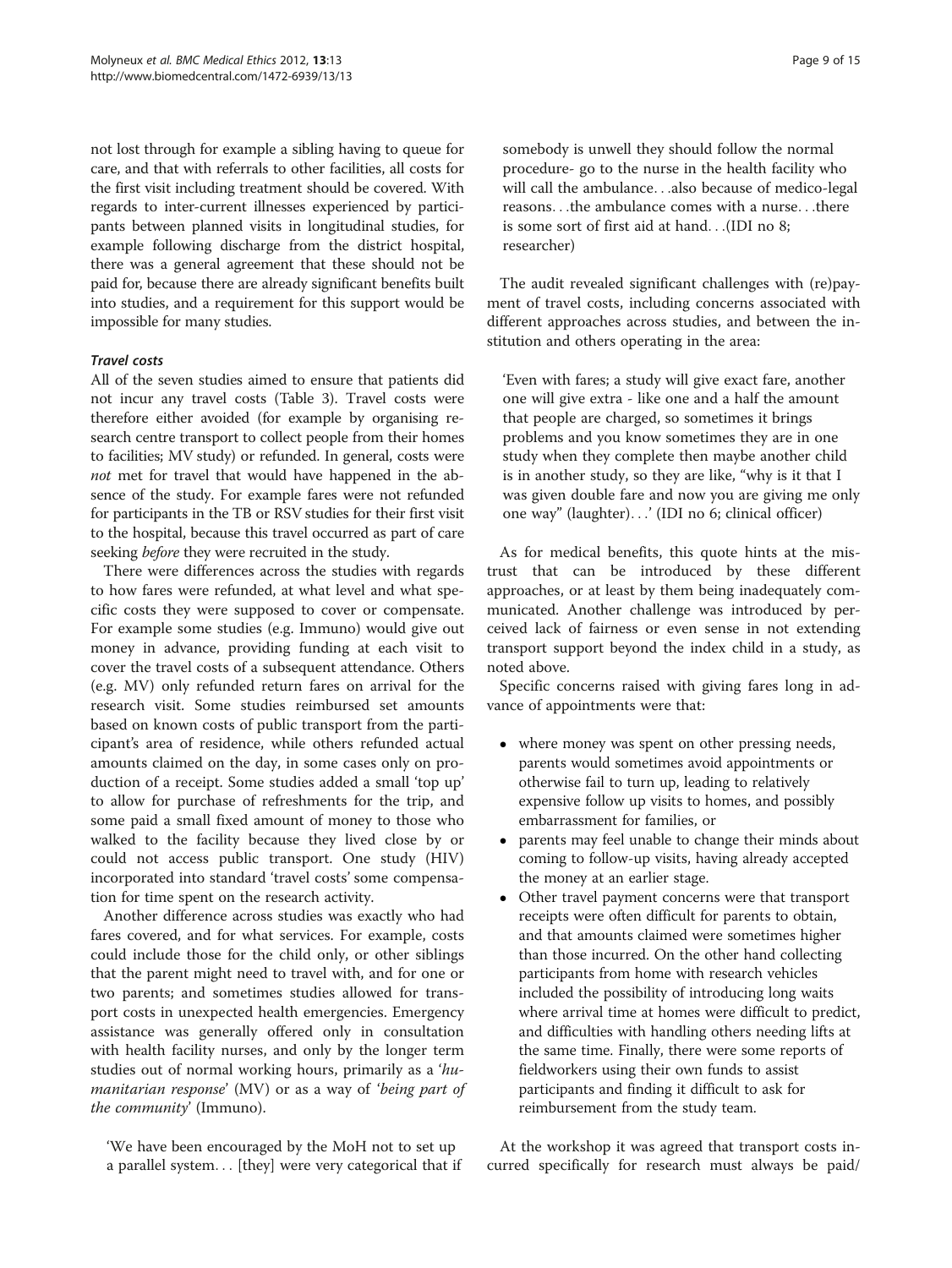reimbursed, and should include a little extra to cover for time spent and other needs on the journey (e.g. drink/ snacks). There was a suggestion that to maximise fairness and clarity, to minimise potential to negatively impact on informed consent and to simplify administration systems, studies should:

- Set repayments based on where participants live, regardless of whether they actually use that public transport on that day, and therefore even without receipts. The amounts can be calculated depending on the zone participants live in surrounding research facilities,<sup>a</sup> with everybody from that zone given the highest expected cost from that zone. Amounts per zone should include a small additional amount to actual expected transport cost, to cover for refreshments or unexpected costs for the journey.
- Allow participants to choose whether they wish to be paid in advance for a future visit, or during that future visit
- Ensure travel is reimbursed for one parent and the index child if he or she is five years or above.

#### Other non-medical benefits

The most common other items offered by studies were food and snacks (five studies) offered when participants were visiting facilities away from home, or – less commonly – when significant amounts of time were taken within households. These were either to compensate for missed meals, as a token of appreciation, or to calm children (sweets and biscuits). Food was provided ready to eat (MV, Immuno, RSV, MV), as money for families to buy their own food (PS), as tickets to exchange for food at selected outlets (HIV), or as dry food for participants to cook themselves as convenient (reported in crosscutting interviews). Other benefits included notebooks and pens (Immuno) for school-going children. In HIV studies participants were also given T-shirts, lubricants and legal services of a lawyer where charged with minor non-criminal offences such as loitering. Some people also considered the hiring of field workers from the local community as a significant community benefit.

Specific challenges with regards to these benefits (beyond those of other benefits of the amounts and who received these) were reports that some participants felt that very small benefits, juices and biscuits for instance, belittled their contribution, and led to them being taunted by others in the community. A particular concern with regards to t-shirts distributed by one study (HIV) was that some participants reportedly did not want to wear them as they were concerned that they would be stigmatised as having HIV/AIDS.

#### Financial compensation for time

At present, compensation for time is through the inflated fares described (or fares being given where they are not strictly needed), or through medical and other benefits. There were concerns raised through the audit that compensating for time through inflated transport costs, particularly where no transport costs were actually incurred, raised confusion and suspicion. For the HIV studies, there were reports that this approach risks people falsifying information in order to obtain cash, or concerns about confidentiality.

some would even lie... they would ask, "how come you are there, what did you say?...Okay, these are the kind of people they want?...Okay, I will just go and say this is what I am...I would say I am MSM... I am a sex worker- that is what they want". (IDI no 7; research manager).

Actually for us, maybe one of the things is the variation of reimbursement...you will say that the uninfected cohort, you will give 350... then you have another one being given 500... then you have someone on the trial getting 600... volunteers challenge us...they really want to know why is it that so and so gets 500...and I can't tell the person what it is about.. I can't break confidentiality about their status (IDI no 7; research manager).

While the latter concern may be particularly applicable to research in stigmatised diseases or populations, lack of clarity about what the payments are for, particularly where somebody has walked to a facility, was reported for several studies, and in the workshop. This lack of clarity, in some cases linked to a broader misinformation about what the research is about and how it differs from standard health checks or treatment, can contribute to disputes within households (for example, concerns from husbands about where the mothers of participant children have received money from and why), and fuel rumours around the aims and objectives of the activities (for example, concerns about whether KEMRI is 'buying blood').

...and what that does to the home dynamics... the decision-making...when you give the woman the fare, and ideally a married woman here is only supposed to be supported by the husband...she is only supposed to get money from the husband; so here is KEMRI coming to give her money...exactly what are you doing to the power relations between the woman and the husband...on top of that you are giving her more than she needs for fare...(IDI no 9; community facilitator)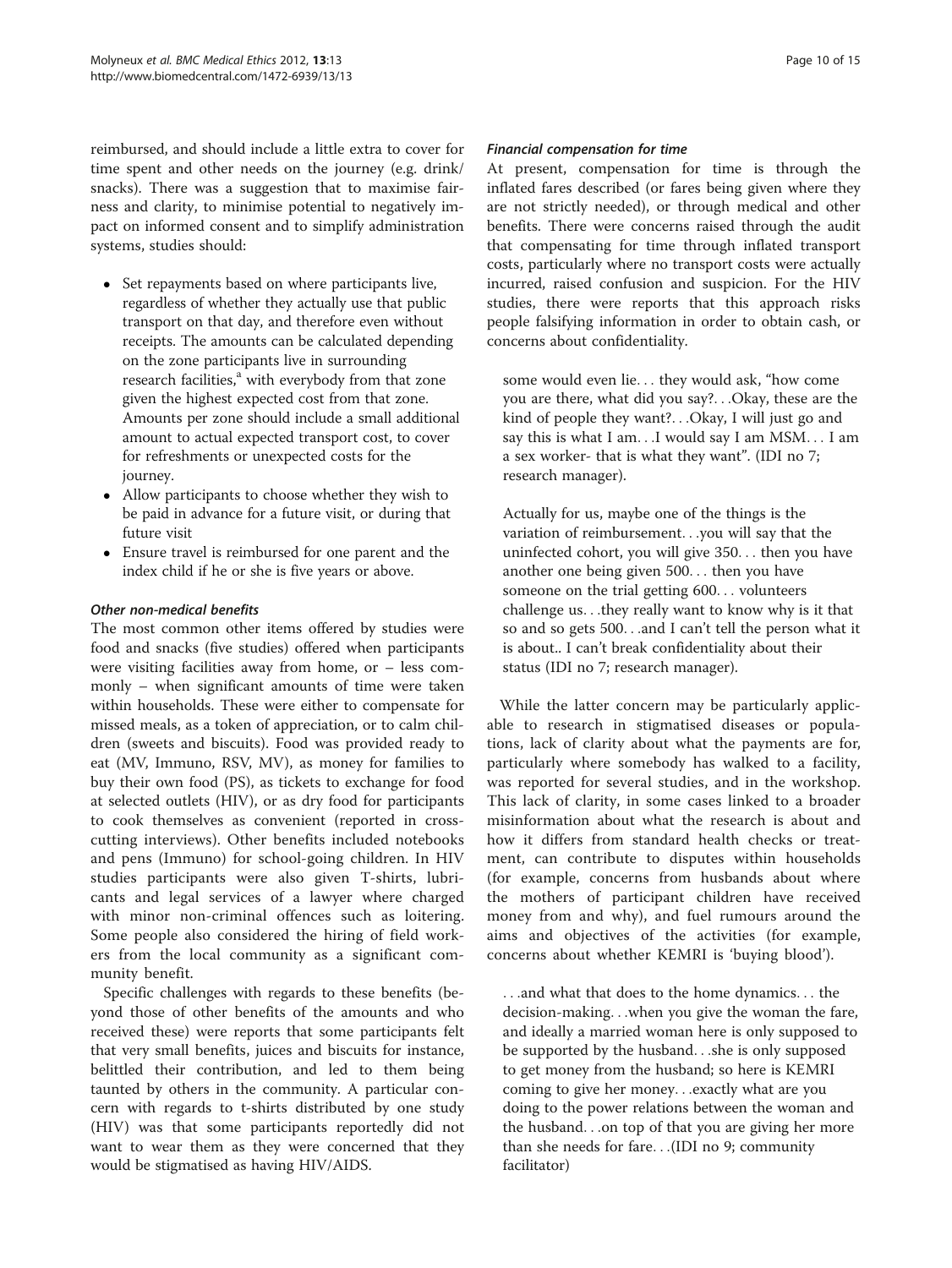[We are told that] "You know very well that there are no matatus [public transport vehicles] in this area yet you say that this is fare...no... just tell us what this money is, but don't you say that it is fare"...(IDI no 11; nurse)

It was agreed at the workshop that time costs – including what somebody might be doing in that time, such as preparing a meal or earning an income - should be properly considered in research planning because these costs are often under-estimated. It was recognised for example that families may often stay at the dispensary waiting for a one hour assessment for far longer than an hour, and that field staff may turn up late to a household for an appointment, causing delays. It was agreed that appreciation and common courtesy should be maximised by minimizing inconvenience to participants, and – especially where the participant leaves home - considering the need to provide snacks or lunches. However the question of if and how to provide a reasonable allowance in cash for 'lengthy' research activities (either in homes or away from them) was highly complex, given the different types of income generation people have, diverse incomes and the different approaches research staff took to the issues. Given that there was no simple calculation that we could draw on at the workshop, and that there were concerns and debates about moving towards a more commercial relationship with participants/communities, the area was recommended for further careful research and discussion. Subsequently, the small group formed to take forwards workshop findings have suggested that where significant individual time is taken (for example the exceptional cases of an overnight stay in a facility that would not otherwise be necessary), past research in our area supports payment in accordance with national guidelines on minimum daily unskilled wages. At the time of writing this was 300/= or GBP 2.30 per day in an urban setting.

## **Discussion**

There is general consensus that fair benefits are essential in international health research, but the exact nature of benefits that should be provided to participants and communities, and their mode of provision, are not clearly defined, and often strongly contested. There has been little detailed research on experiences and challenges with benefits on the ground, particularly from low-income settings, to feed into on-going debates. We explored benefits and payments offered for a diverse range of studies within a large long-term multidisciplinary research programme in Kenya, using both a descriptive and consultative approach. Although not all relevant parties were involved (most notably absent were study participants or their parents, community representatives, health workers and ethics committee members), we were able to include a broad range of programme staff, including the voices of those who are often excluded from policy discussions: the interface staff who explain and administer benefits and payments to research communities; many of whom are from those communities themselves.

We did not cover some types of collateral benefits from studies to communities, such as employment of local personnel, capacity strengthening of researchers from the region, nor post trial benefits. Also not discussed in detail were the collateral benefits such as clinical staff and services funded by the programme to the paediatric wards at the district hospital, and to government health centres and dispensaries in which research is conducted. Nevertheless, we believe that we have gathered sufficient information to begin to draft institutional guidelines on what 'ought' to be done in our setting for studies (both procedural and substantive elements), and to highlight some areas that need further research and discussion.

#### Challenges with current practice

Our interviews and interactions helped us learn about some of the realities of administering a wide range of benefits and payments on the ground (medical, transport, food and other). A picture emerges of current practice being appreciated by staff and communities, but also being associated with significant issues and challenges which have received little attention in the literature, relative to concerns about undue inducement. Costs to participants that may not be considered for example are lack of common courtesy in research encounters, and amounts of time spent waiting or travelling for research appointments. These costs can mean that participants, rather than being induced into research, are potentially under compensated for their role in research. Concerns of researchers to minimize this possibility and even to introduce a benefit rather than simply a compensation to participants, can contribute to the payment of inflated or unnecessary fares described in our study. The complexity involved in apparently simple reimbursements has recently been noted for another Kenyan setting [[32](#page-14-0)]:

Underneath the seeming obviousness of the concept of 'reimbursement' many other considerations were at play and informally negotiated. These included questions of justice and ethics, and personal commitment to provide some help for poor study subjects, but also budgetary constraints, competition with other groups for participants, and concerns with recruitment rates and participant retention [32; page 50]'.

The transport issues noted above illustrate the complexity in practice in defining benefits, and specifically in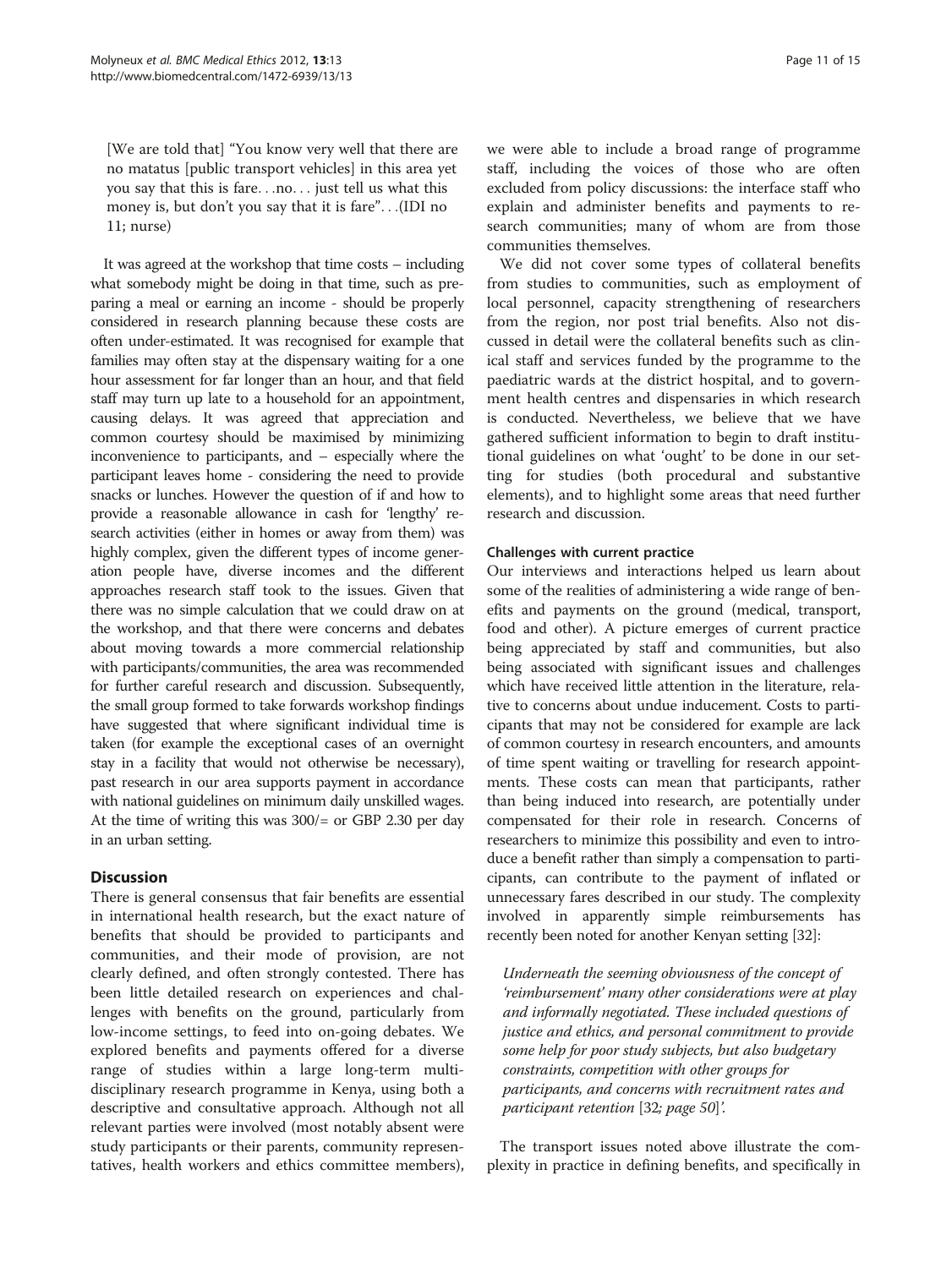distinguishing between benefits and compensation. The transport fare issues in our study also illustrate how benefits and payments can in themselves also exacerbate or introduce new inequities, conflicts and rumours within households and communities, especially where benefits are both significant and visible. Even where benefits have been carefully considered for the participant him/herself in one study, these considerations might be undermined by a household situation (for example if a mother has to queue twice: once for a study participant and again for another sibling), or by other studies being conducted by the same organisation (for example another similar study offering different levels and types of benefits). In this way, the wider research and social context is key to the way that study specific benefits work out in practice. For researchers, these realities may be both obscure and complex, supporting the need for locally relevant institutional guidelines aimed at ensuring that participants are adequately compensated, that intended benefits actually reach participants and communities, and that wider concepts of fairness are supported.

# A middle ground between micro and macro justice issues in approaches to benefits

It became clear over the course of the audit and workshop that research staff generally approach benefits and payments deliberations in two ways: a) focusing on ensuring that participants do not incur overall costs, with their overall approach being one of research being based on good will and partnership between researchers and research participants or communities, underpinned by a concern about moving away from this type of relationship towards a more commercial one; or b) aiming to maximise benefits as far as possible to participants, given the relative wealth of the institution and poverty of many community members/research participants.

Overall, an appropriate compromise or middle ground that emerged for our context was ensuring that direct benefits to individuals are primarily medical (rather than financial or for example food), and that there is an effort at all times to maximise collateral medical benefits to whole communities, through developing strong collaborations with the Ministry of Health. The collateral benefits can be offered both by specific studies as illustrated by many of our case studies in this paper, but also at a programme wide level through the kind of support that is currently provided as summarised in the institutional section under methods in this paper. This compromise it was hoped would avoid a commercial relationship with participants, and protect and strengthen a key relationship with the MoH. This approach might be considered one way to tackle micro-level justice issues (for example fair benefits and compensations for research participants) in a way that recognises macrolevel justice concerns (for example historical grievances and global inequities that perpetuate poverty and ill health), as one of a set of approaches to benefit-sharing at both the micro and macro levels [[12](#page-13-0),[21,23](#page-13-0)].

There are three important issues to note in proposing this balance. Firstly, while we are describing here appropriate direct and collateral medical *benefits*, we must recognise that all 'benefits' that have to be given to participants or communities to ensure scientific validity, prevent study-related harms or address study related injuries, are not benefits at all. Beyond these basic requirements, many other medical 'benefits' described as appropriate by our participants might equally or more accurately be framed as ancillary care responsibilities or even obligations.

This is particularly given that we are a long term, well resourced research programme (indicating relatively strong relationships and opportunity and capability to provide care), operating in a low income setting facing significant basic health care challenges (indicating urgency of health care needs) [[17,19\]](#page-13-0). Secondly, we recognise the risk that medical benefits increase the potential for therapeutic misconceptions (TMs) arising [[29](#page-13-0)]. Nevertheless we see this TM potential as emphasising the need for careful communication about studies and any included care or benefits rather than as undermining the arguments to provide the benefit or services. Thirdly, we recognise the importance of very careful negotiations and discussions within the institution, and with key Ministry of Health representatives, to ensure that sustainability of additional support is assured, and even that pre-existing services are not undermined in the longer term.

# Towards institutional guidelines to support clarity and transparency in benefits and payments

The need for flexible guidance to support clarity and transparency in benefits and payments was emphasised as crucial by research staff at all levels. It was felt that institutional guidelines could help develop agreed, consistent and rational approaches and explanations on benefits and payments for the main types of study conducted, minimize differences between similar projects, and thereby reduce perceived unfairness. It was also felt that institutional guidelines would potentially reduce staff anxiety associated with conducting research in situations of poverty and hardship. The need for strengthened communication about benefits and payments, including about differences between different types of studies and reasons for these differences, was also highlighted as essential to minimise perceptions of unfairness. The specific issue of benefits and payments is clearly therefore key to include in broader community engagement plans and consent SOPs for studies and the programme overall [[28](#page-13-0)[,33](#page-14-0)].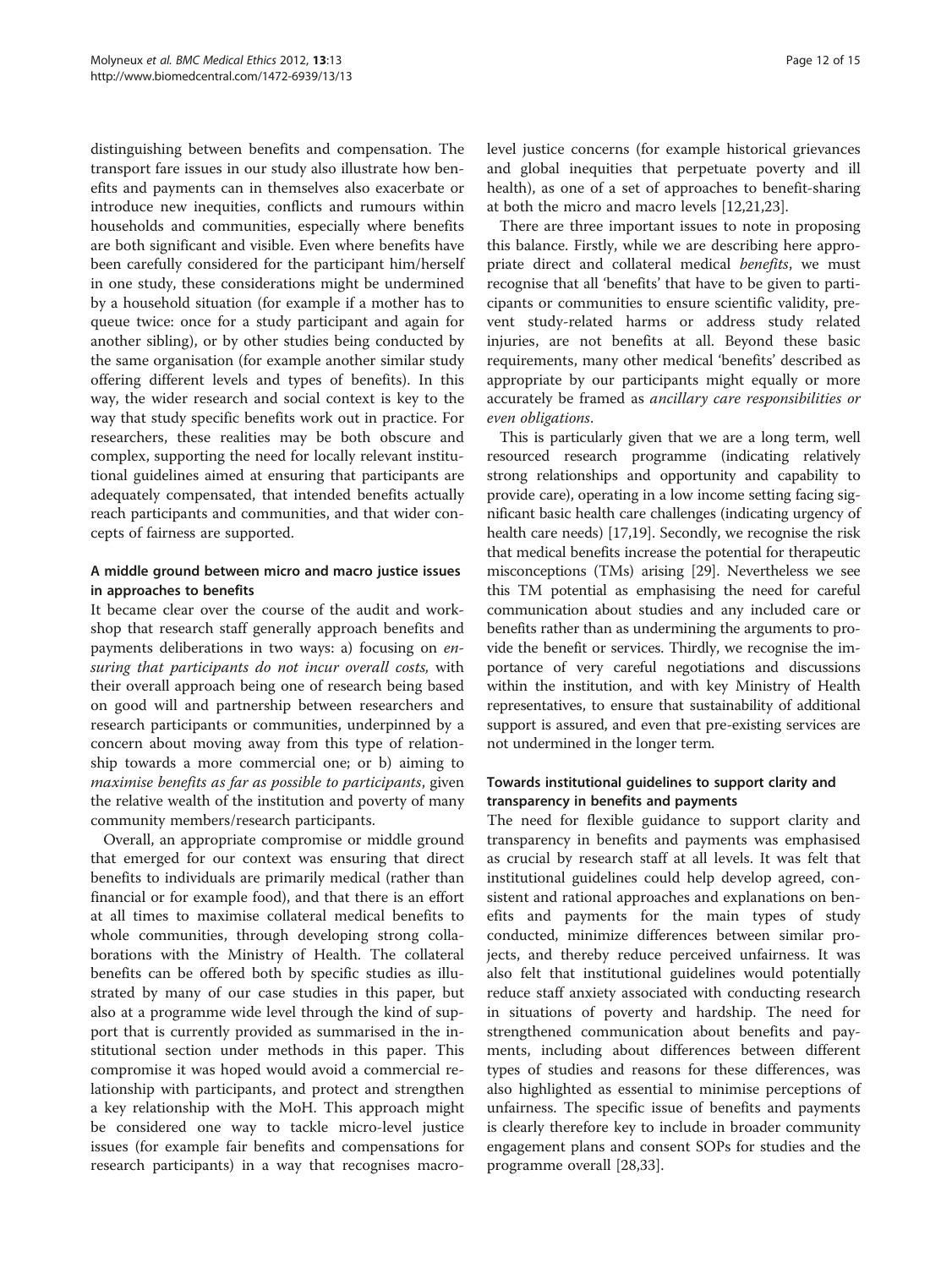We are developing guidelines aimed at ensuring fair reimbursement and benefits for research participants and communities. In these guidelines, for all studies researchers will be prompted to:

- Carefully consider the real time, inconvenience and expenses for participants to ensure that these are not underestimated
- Ensure that common courtesy is demonstrated throughout studies by for example minimising inconvenience, ensuring good communication, and providing refreshments.
- Where payments are made, base these on time, inconvenience and expenses for each study and participant, rather than on a flat rate. In calculating fare reimbursements to local residents, offer rates based on zones surrounding a given location, with a small allowance for refreshments, and make payments regardless of production of a receipt. In this approach we differ with that of for example the South African Medical Research Council guidelines which set a flat rate policy per visit for clinical trial participants. The flat rate approach has been variously critiqued for being excessive, inappropriate, unaffordable to non-industry funded trials, and ultimately unfair: participants are paid the same amount but do not do the same things or incur the same expenses [\[20\]](#page-13-0).
- Recognise that individual participants want their contributions to research to be adequately acknowledged, and that what we might be currently calling medical benefits are in fact responsibilities or obligations in our setting (discussed more below). Ensure that actual benefits for individuals are weighed against potentially introducing intracommunity conflicts, and that institutional emphasis IS PLACED where possible ON providing health benefits to broader communities (through discussions with MoH managers and other relevant stakeholders).

To facilitate thinking about specific benefits in relation to a spectrum of study types our guidelines will distinguish between four types of studies 1) clinical trials; 2) sampling only involving no intervention; 3) observational studies involving no sampling or interventions; and 4) interview only studies. For the shortest and least inconvenient studies (for example, a 45 minute interview only study), the key requirements will be communicating effectively about the study, minimising inconvenience and ensuring common courtesy, including returning results where appropriate, rather than offering study benefits. As participants' inconvenience and time contribution increases, increasing benefits are likely to be appropriate,

for example for clinical trials (such as phase 2b and 3 vaccine/drug trials with prolonged follow up) and longer term observational studies. The main argument for increasing benefits for these studies in our setting is linked to concepts of compensation and for a stronger requirement for reciprocity in the studies with longer and more intensive relationships [[34](#page-14-0)]. At the same time, we are aware of a counter-argument that this might introduce a perceived or real unfairness across studies (with those we are more engaged with receiving for example better health care), and that participant ability to withdraw might be compromised [\[35\]](#page-14-0). Furthermore, it is not necessarily straightforward to argue that duration and intensity of relationship should influence research participants' benefits [[36](#page-14-0)]. We try to consider and counter these concerns through strengthening wherever possible programme wide and study specific community benefits, as described above. A relatively complex area that needs further work is how much time needs compensation, and what form of compensation is due for that time. Given the overall concern with setting precedents and distorting the research relationship into a commercial one, this will need particularly careful review and monitoring.

We plan to finalise our guidelines, and check these with research staff and other key stakeholders such as members of the national ERC, community representatives and MoH staff. If agreed, we will begin to implement guidelines with careful monitoring of impacts on individuals, families and communities, and front-line and senior research staff. Importantly, the communication of decisions made regarding benefits and payments will have to be passed within teams to the frontline staff and between research teams and community members as a key part of broader community engagement plans and activities. We hope that this process will help us to continue to learn about this critical, complex and contested area. In so doing we hope we can continue to learn from and feed into experiences and guidelines from other settings.

# Conclusion

We drew on interviews and a consultative workshop to develop draft guidelines for our programme that focus on the direct and collateral benefits offered to study participants and to other community members over the course of the conduct of studies. The difference in benefits and payments currently offered for similar studies in our programme, and some perverse outcomes associated with levels and types of benefits, and how they are administered, support the importance of this initiative for our programme and potentially for other similar settings. Also supporting this initiative is the complexity in distinguishing on the ground between compensation and benefits, and between medical benefits and obligations and responsibilities. We reiterate that consideration of these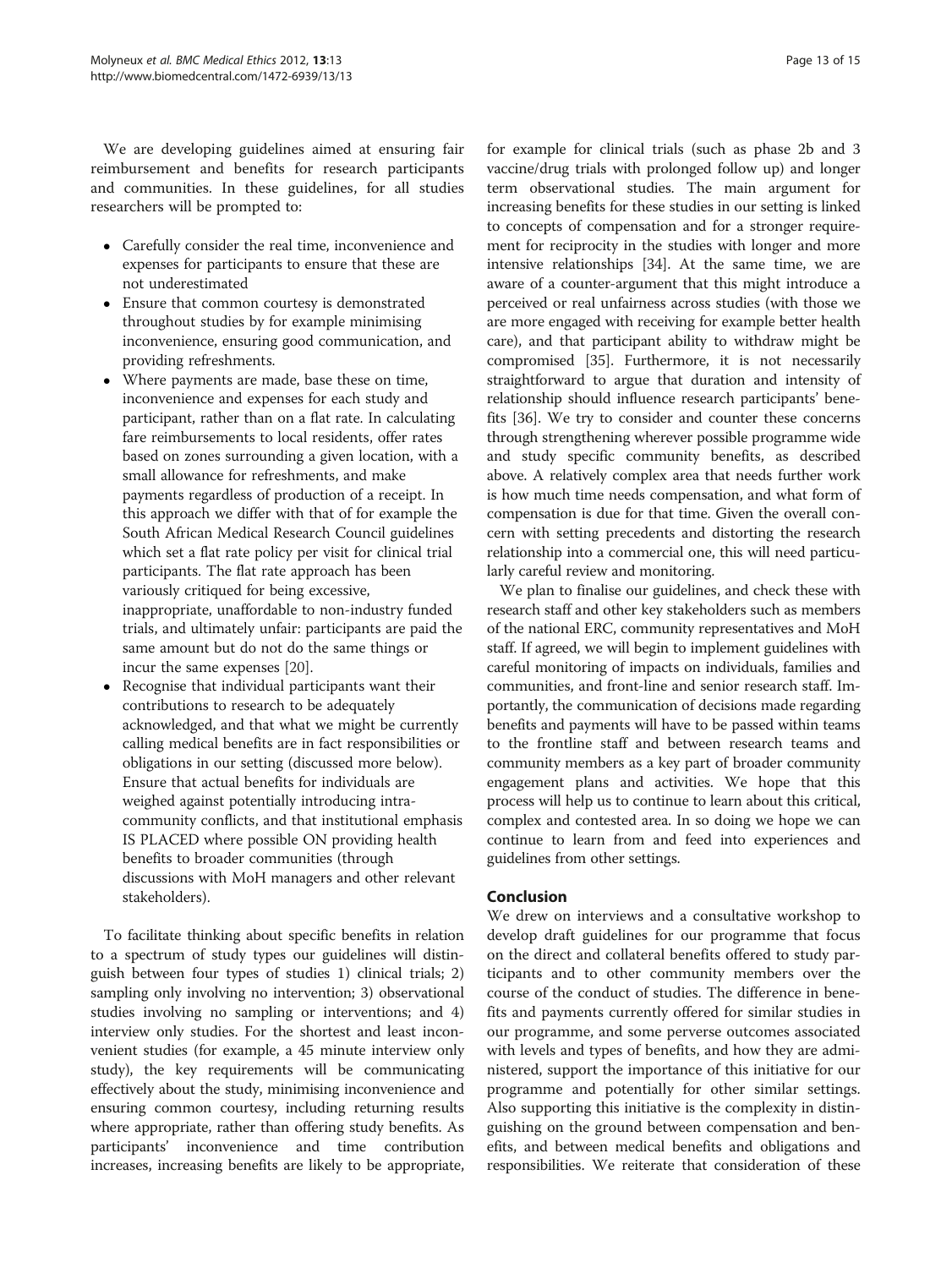<span id="page-13-0"></span>forms of benefits are only one component of wider considerations at both the micro and macro level of benefitsharing by individual studies and the institution, including post-study benefits, aspirational benefits from research, and capacity strengthening in research and of health systems.

#### **Endnotes**

Zones to be created for areas with similar known costs to the facility

#### Competing interests

The authors declare that they have no competing interests.

#### Author details

<sup>1</sup>Health Systems and Social Science Research Group, Kenya Medical Research Institute/Wellcome Trust Research Programme, P.O. Box 230, Kilifi, Kenya. <sup>2</sup>Centre for Tropical Medicine, University of Oxford, OX3 7LJ, Oxford, UK. <sup>3</sup>The Ethox Centre, Department of Public Health and Primary Health Care, Oxford University, OX3 7LJ, Oxford, UK. <sup>4</sup>Child and Newborn Health Group, Kenya Medical Research Institute/Wellcome Trust Research Programme, P.O. Box 43640 – 00100, Nairobi, Kenya. <sup>5</sup>Kenya Medical Research Institute/Wellcome Trust Research Programme, P.O. Box 230, Kilifi, Kenya. <sup>6</sup>Ethox Centre, Department of Public Health and Primary Health Care, Oxford University, OX3 7LJ, Oxford, UK.

#### Nodes:

<sup>1</sup> Zones to be created for areas with similar known costs to the facility

#### Authors' contributions

S Molyneux and V Marsh were involved in the conception and design of the study. S Molyneux, V Marsh and S Mulupi participated in data collection, analysis and report write up, while L Mbaabu contributed to literature review and conceptual thinking. S Molyneux wrote the first draft of the paper; all authors commented on drafts, and read and approved the final manuscript.

#### Acknowledgements and funding

We are grateful to all of the research and hospital staff who participated in the interviews and workshop discussions. Special thanks to Professor Mike Parker, who facilitated the workshop in Kilifi, and to those who assisted with the workshop preparation and post workshop discussions, including Salim Mwalukore (Community Liaison Manager), Francis Kombe (Community Facilitator), Patricia Njuguna (Clinician/researcher), Sam Kinyanjui (Head of Training), and Dorcas Kamuya (Social scientist). This work was supported by the Wellcome Trust, UK (WT085418 to S.M; 089316/Z/09/Z to V.M.; GR074314MA to VM/DK/SM) and the Kenya Medical Research Institute, Kenya. This article is published with the permission of the director, KEMRI.

#### Received: 21 January 2012 Accepted: 22 June 2012 Published: 22 June 2012

#### References

- IJsselmuiden CB, Kass NE, Sewankambo KN, Lavery JV: Evolving values in ethics and global health research. Global Public Health 2010, 5 (2):154–163.
- Benatar S: Reflections and recommendations on research ethics in developing countries. Social Science and Medicine 2002, 54:1131-1141.
- Molyneux CS, Geissler W: Editorial: Ethics and ethnography in medical research in Africa. Social Science and Medicine 2008, 67(5):685–695.
- 4. Dunn M, Ives J: Methodology, epistemology and empirical bioethics research: a constructive/ist commentary. Am J Bioeth 2009, 9(6–7):93–95.
- 5. Kon AA: The role of empirical research in bioethics. Am J Bioeth 2009, 9 (6–7):59–65.
- Parker M, Principles of Health Care Ethics, Second: Deliberative bioethics, in Ashcroft RE Dawson A, Draper H and McMillan JR. Second Editionth edition. Chichester, UK: John Wiley & Sons, Ltd; 2007.
- 7. Participants and Conference on Ethical Aspects of Research in Developing Countries: Fair benefits for research in developing countries. Science 2002, 298:2133–2134.
- 8. Moral Standards for research in developing countries: from 'reasonable availability' to 'fair benefits'. Hast Cent Rep 2004, 34:17–27. Participants.
- 9. The Ancillary-Care Obligations of Medical Researchers Working in Developing Countries. PLoS Med 2008, 5(5):e90. Participants
- 10. London A: Justice and the human development approach to international research. Hast Cent Rep 2005, 35(1):24–37.
- 11. London A: Two dogmas of research ethics and the integrative approach to human subjects research. Journal of Medicine and Philosophy 2007, 32:99–116.
- 12. London A, Zollman J: Research at the Auction Block: Problems for the Fair Benefits Approach to International Research. Hast Cent Rep 2010, 40(4):34–45.
- 13. Benatar S, Singer P: Responsibilities in international research: a new look revisited. J Med Ethics 2010, 36:194–197.
- 14. Schulz-Baldes A, Vayena E, Biller-Andorno N: Sharing benefits in international health research: Research-capacity building as an example of indirect collective benefit. EMBO reports 2007, 8:1.
- 15. Emanuel EJ, et al: What Makes Clinical Research in Developing Countries Ethical? The Benchmarks of Ethical Research. J Infect Dis 2004, 189(5):930–937.
- 16. Kenya National Council for Science and Technology (NCST): Guidelines for Ethical Conduct of Biomedical Research Involving Human Subjects in Kenya. Nairobi: NCST document No 45; 2004.
- 17. Lavery JV, Bandewar SVS, Kimani J, Upshur REG, Plummer FA, Singer P: 'Relief of oppression': an organising principle for researcher' obligations to participants in observational studies in the developing world. BMC Publ Health 2010, 10:384.
- 18. Participants in the 2006 Georgetown University Workshop: The ancillarycare obligations of medical researchers working in developing countries. PLOS Medicine 2008, 5(5):e90.
- 19. Hyder AA, Merritt MW: Ancillary care for public health research in developing countries, 2009. JAMA 2009, 302(4):429–431.
- 20. Ballantyne A: Benefits to research subjects in international trials: do they reduce exploitation or increase undue inducement? Developing World Bioethics 2008, 8(3):178–191.
- 21. Koen J, Slack C, Barsdorf N, Essack Z: Payment of trial participants can be ethically sound: moving past a flat rate. South African Medical Journal 2008, 98(12):926–9.
- 22. Lairumbi GM, Parker M, Fitzpatrick R, English M: Stakeholders understanding of the concept of benefit sharing in health related research in Kenya: A qualitative study. BMC Medical Ethics 2011, 12:20.
- 23. Lairumbi GM, Parker M, Fitzpatrick R, English M: Ethics in practice: The state of the debate on promoting the social value of research in resource settings. BMC Medical Ethics 2011, 12:22.
- 24. Lairumbi GM, Parker M, Fitzpatrick R, English M: Forms of benefit sharing in global health research undertaken in resource poor settings: A qualitative study of stakeholder's views in Kenya. Philosophy, Ethics, and Humanities in Medicine 2012, 7:7. 17 January 2012.
- 25. Marsh V, Kamuya D, Gikonyo C, Rowa Y, Molyneux CS: Beginning community engagement at a busy biomedical research programme: experiences from KEMRI CGMRC-Wellcome Trust Research Programme, Kilifi. Social Science and Medicine 2008, 67(5):721–733.
- 26. Molyneux CS, Peshu N, Marsh K: Trust and informed consent: insights from community members on the Kenyan Coast. Social Science and Medicine 2008, 61(7):1463–1473.
- 27. Gikonyo C, Bejon P, Marsh V, Molyneux CS: Taking social relationships seriously: Lessons learned from the informed consent practices of a vaccine trial on the Kenyan Coast. Social Science and Medicine 2008, 67(5):708–720.
- 28. Marsh VM, Kamuya DM, Mlamba A, Williams T, Molyneux S: Experiences with community engagement and informed consent in a genetic cohort study of severe childhood diseases in Kenya. BMC Medical Ethics 2010, 11:13. doi:<10.1186/1472-6939-11-13>.
- 29. Marsh VM, Kamuya DM, Parker MJ, Molyneux CS: Working with concepts: The role of community in international collaborative biomedical research. Public Health Ethics, Special Edition on Concepts of Community 2011, 4(1):26–39. doi:[doi: 10.1093/phe/phr007.](doi: 10.1093/phe/phr007)